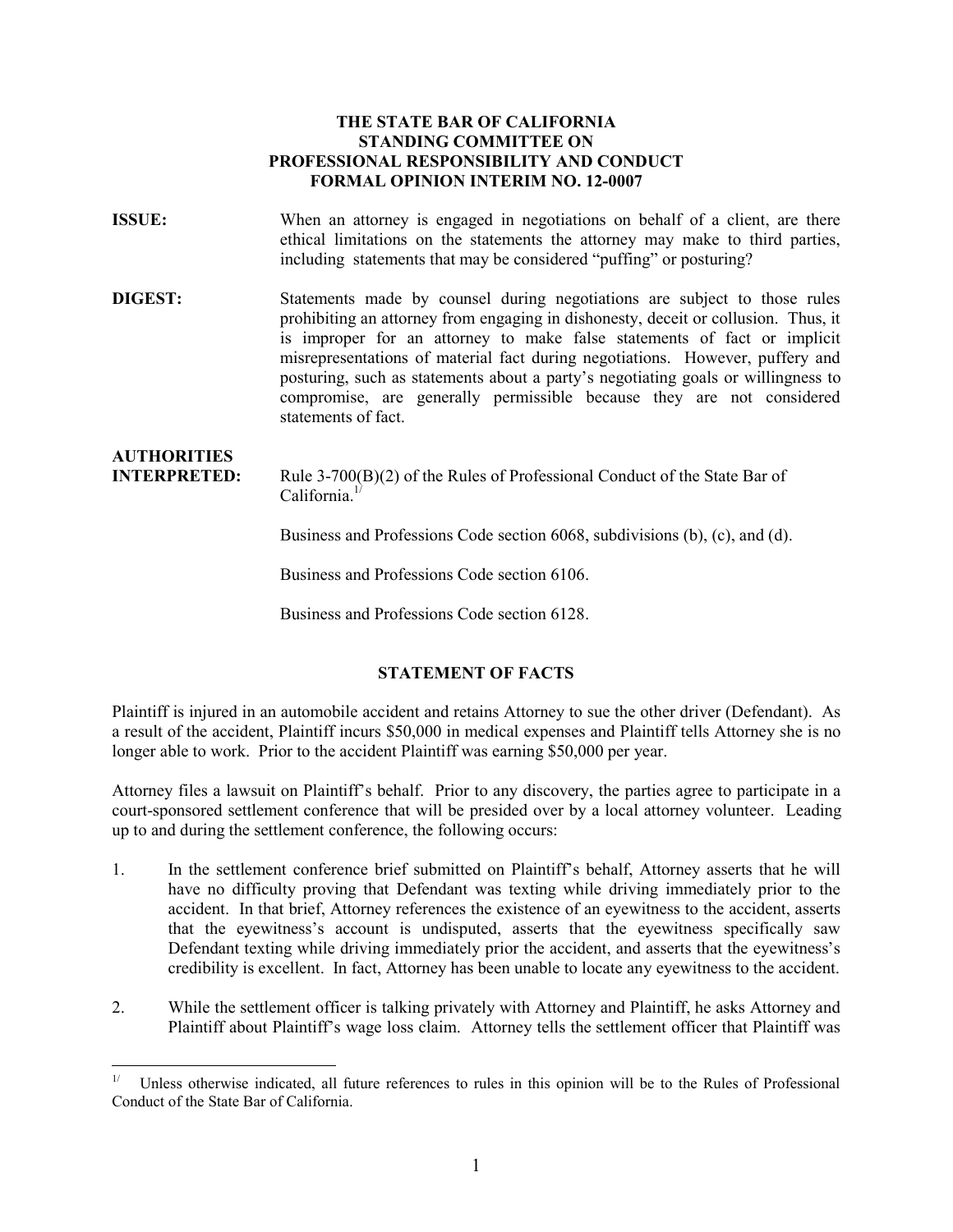earning \$75,000 per year, which is \$25,000 more than Client was actually earning; Attorney is aware that the settlement officer will convey this figure to Defendant, which he does.

- 3. While talking privately outside the presence of the settlement officer, Attorney and Plaintiff discuss Plaintiff's "bottom line" settlement number. Plaintiff advises Attorney that Plaintiff's "bottom line" settlement number is \$175,000. When the settlement officer asks Attorney for Plaintiff's demand, Attorney says, "Plaintiff needs \$375,000 if you want to settle this case."
- 4. In response to Plaintiff's settlement demand, Defendant's lawyer informs the settlement officer that Defendant's insurance policy limit is \$50,000. In fact, Defendant has a \$500,000 insurance policy.
- 5. Defendant's lawyer also states that Defendant intends to file for bankruptcy if Defendant does not get a defense verdict. In fact, two weeks prior to the mediation, Defendant consulted with a bankruptcy lawyer and was advised that Defendant does not qualify for bankruptcy protection and could not receive a discharge of any judgment entered against him. Defendant has informed his lawyer of the results of his consultation with bankruptcy counsel and that Defendant does not intend to file for bankruptcy.
- 6. The matter does not resolve at the settlement conference, but the parties agree to participate in a follow-up settlement conference one month later, pending the exchange of additional information regarding Plaintiff's medical expenses and future earnings claim. In particular, Attorney agrees to provide additional information showing Plaintiff's efforts to obtain other employment in mitigation of her damages and the results of those efforts. During that month, Attorney learns that Plaintiff has accepted an offer of employment and that Plaintiff's starting salary will be \$75,000.00. Recognizing that accepting this position may negatively impact her future earnings claim, Plaintiff instructs Attorney not to mention Plaintiff's new employment at the upcoming settlement conference and not to include any information concerning her efforts to obtain employment with this employer in the exchange of additional documents with Defendant. At the settlement conference, Attorney makes a settlement demand that lists lost future earnings as a component of Plaintiff's damages and attributes a specific dollar amount to that component.

#### **DISCUSSION**

Although attorneys must advocate zealously for their clients (see *Davis v. State Bar* (1983) 33 Cal.3d 231, 238 [188 Cal.Rptr. 441]), there are limits to an attorney's conduct, as set forth in the Rules of Professional Conduct and the Business and Professions Code. See *Hawk v. Superior Court* (1974) 42 Cal.App.3d 108, 126 [116 Cal.Rptr. 713] ("The duty of a lawyer, both to his client and to the legal system, is to represent his client zealously *within the bounds of the law* . . ."). Business and Professions Code section 6068 requires, among other things, that an attorney "employ, for the purpose of maintaining the causes confided to him or her those means only as are consistent with truth." Business and Professions Code section  $6068(d)$ <sup>2/</sup>

<span id="page-1-0"></span> $2/$ 2/ Attorneys further must "maintain the respect due to the courts of justice and judicial officers," and cannot "seek to mislead the judge or any judicial officer by an artifice or false statement of fact or law." Business and Professions Code section 6068(b) and (d); see also rule 5-200(B). If a judicial officer was presiding over the settlement conference, these rules would prohibit the attorney from making a false statement of fact or law. Whether a lawyer who serves as a settlement officer is a "judicial officer" for purposes of these provisions is beyond the scope of this opinion.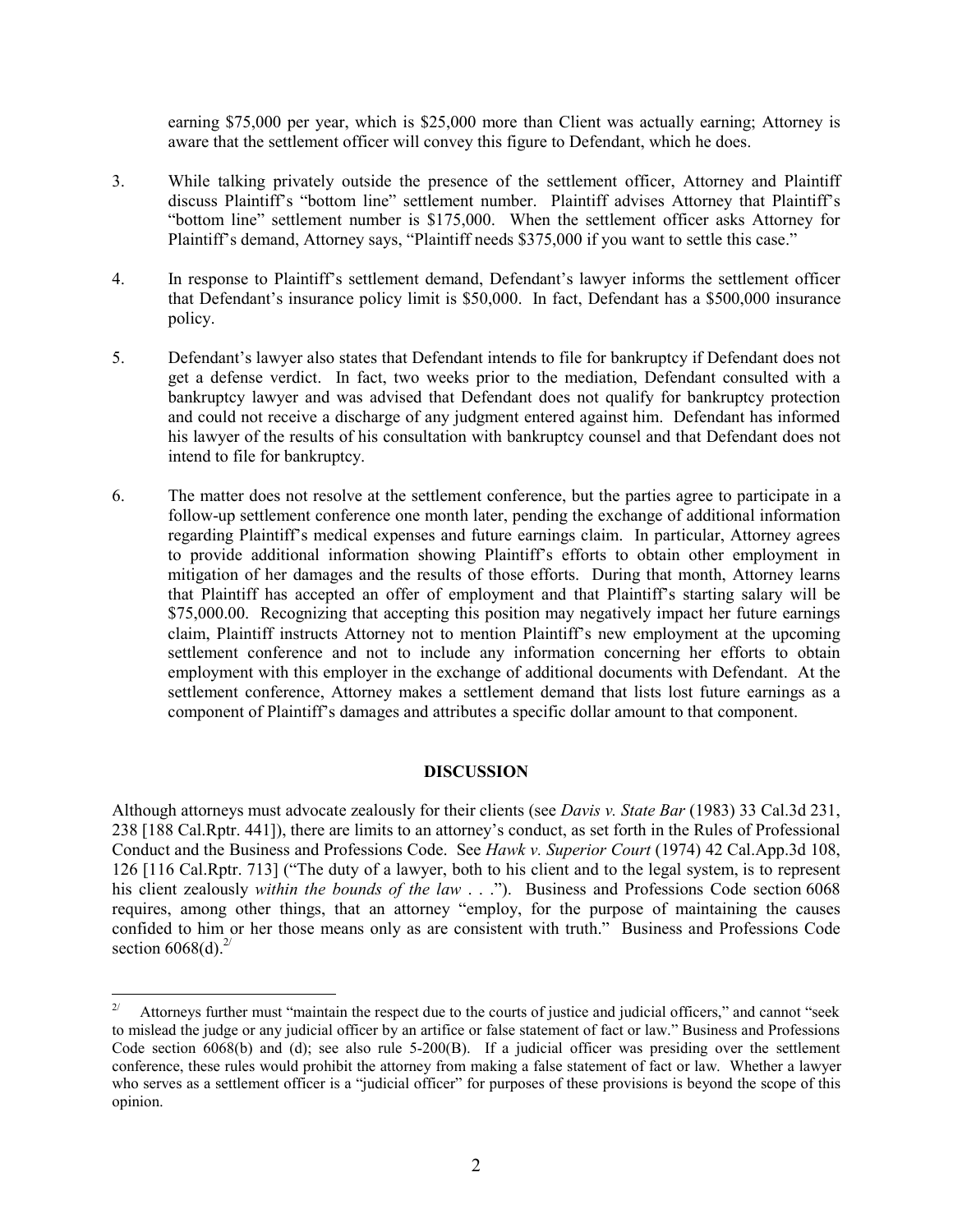Under Business and Professions Code section 6106, an attorney who commits any act of moral turpitude or dishonesty, whether or not in the course of the attorney's conduct as an attorney, is subject to disbarment or suspension. Business and Professions Code section 6106.<sup>3/</sup>

Furthermore, Business and Professions Code section 6128(a) provides that "[e]very attorney is guilty of a misdemeanor who . . . [i]s guilty of any deceit or collusion, or consents to any deceit or collusion, with intent to deceive the court or any party . . . ."

Finally, the State Bar's non-binding *California Attorney Guidelines of Civility and Professionalism<sup>[4/](#page-2-1)</sup>* address an attorney's conduct when negotiating a written agreement on behalf of a client. Specifically, Section 18, "Negotiation of Written Agreements" provides:

An attorney should avoid negotiating tactics that are abusive; that are not made in good faith; that threaten inappropriate legal action; that are not true; that set arbitrary deadlines; that are intended solely to gain an unfair advantage or take unfair advantage of a superior bargaining position; or that do not accurately reflect the client's wishes or previous oral agreements.

In addition to the applicable California authority, in 2006, the American Bar Association published ABA Formal Opinion No. 06-439, specifically addressing this issue. According to ABA Formal Opinion No. 06-439:

Under Model Rule 4.1, in the context of a negotiation, including a caucused mediation, a lawyer representing a client may not make a false statement of material fact to a third person. However, statements regarding a party's negotiating goals or its willingness to compromise, as well as statements that can fairly be characterized as negotiation "puffing," ordinarily are not considered "false statements of material fact" within the meaning of the Model Rules. $5/$ 

Moreover, "misrepresentation" is an aggravating circumstance in determining the appropriate sanction for attorney misconduct. Standards, Section 1.5(e).

<span id="page-2-1"></span>4/ California State Bar's California Attorney Guidelines of Civility and Professionalism are non-binding, but do provide some general guidance to California lawyers. "[T]he Guidelines are . . . voluntary [and] not mandatory rules of professional conduct, nor rules of practice, nor standards of care, [and] are not to be used as an independent basis for disciplinary charges by the State Bar or claims of professional negligence."

<span id="page-2-0"></span> $\overline{a}$ 3/ The Standards for Attorney Sanctions for Professional Misconduct ("Standards") are based on the State Bar Act and "are adopted by the Board of Trustees to set forth a means for determining the appropriate disciplinary sanction in a particular case." With respect to acts of dishonesty, Standard 2.11 states:

Disbarment or actual suspension is the presumed sanction for an act of moral turpitude, dishonesty, fraud, corruption, intentional or grossly negligent misrepresentation, or concealment of a material fact. The degree of sanction depends on the magnitude of the misconduct; the extent to which the misconduct harmed or misled the victim, which may include the adjudicator; the impact on the administration of justice, if any; and the extent to which the misconduct related to the member's practice of law.

<span id="page-2-2"></span> $5/$  The ABA Model Rules are not binding in California but may be used for guidance by lawyers where there is no direct California authority and the ABA Model Rules do not conflict with California policy. *City & County of San Francisco v. Cobra Solutions, Inc*. (2006) 38 Cal.4th 839, 852 [43 Cal.Rptr.3d 771]. Thus, in the absence of related California authority, we may look to the ABA Model Rules, and the ABA Opinions interpreting them, as well as the ethics opinions of other jurisdictions or bar associations for guidance. Rule 1-100(A) (ethics opinions and rules and standards promulgated by other jurisdictions and bar associations may also be considered); *State Comp. Ins. Fund v. WPS, Inc.* (1999) 70 Cal.App.4th 644, 656 [82 Cal.Rptr.2d 799].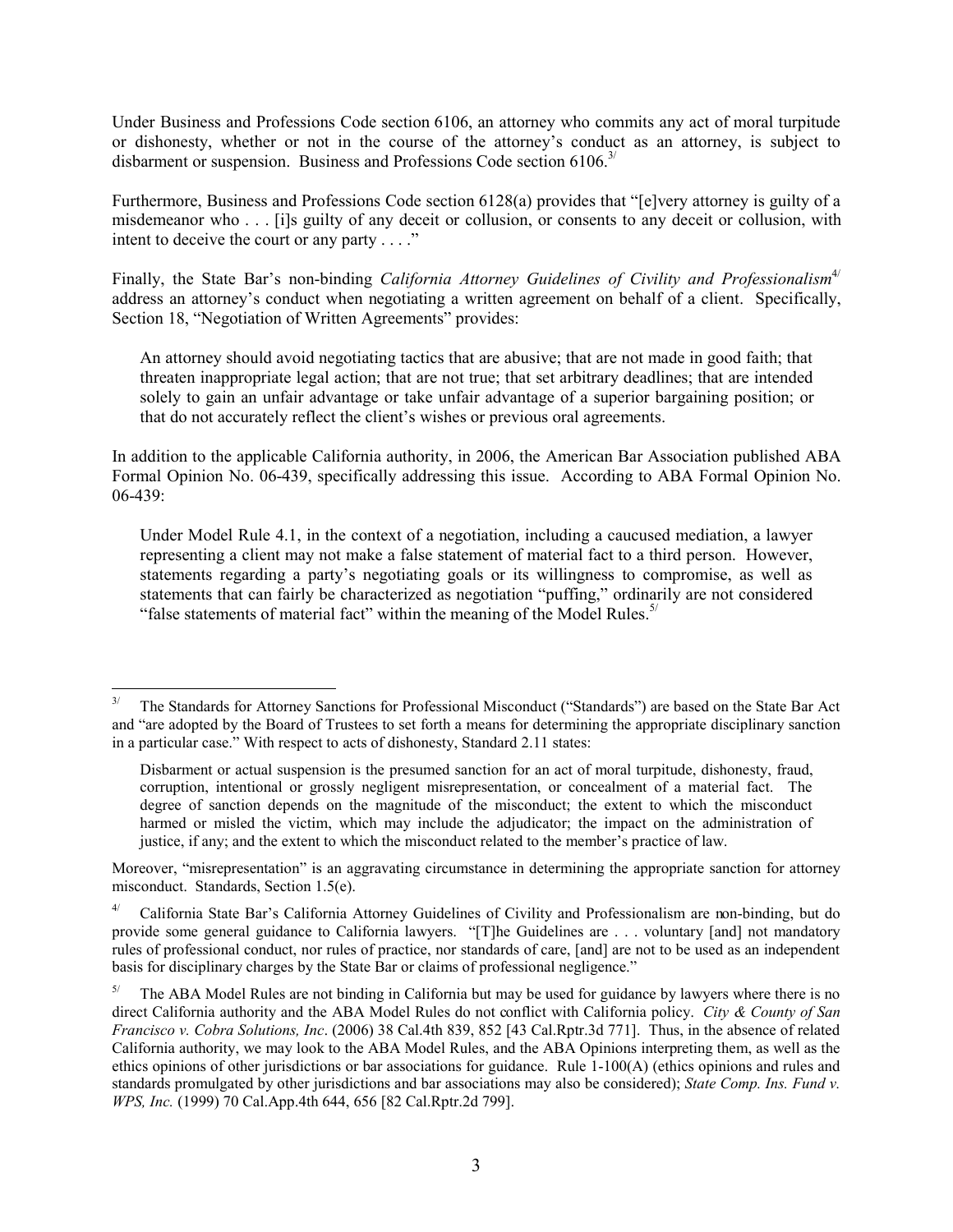"Of the same nature are overstatements or understatements of the strengths or weaknesses of a client's position in litigation or otherwise, or expressions of opinion as to the value or worth of the subject matter of the negotiation." (ABA Formal Opn. No. 06-489, p. 6.) False statements of material fact, in addition to "implicit misrepresentations created by a lawyer's failure to make truthful statements," may result in ethical violations. An attorney may not, for example, settle a pending personal injury lawsuit filed on behalf of a client without disclosing that the client had died. This conclusion is based "on the concept that the death of the client was a material fact, and that any continued communication with opposing counsel or the court would constitute an implicit misrepresentation that the client still was alive." (ABA Formal Opn. No. 06-439, p. 5; ABA Formal Opn. No. 95-397.)

The ABA cautions that a lower standard of lawyer truthfulness is not warranted because of the consensual nature of mediation or because the parties somehow waive protection from lawyer misrepresentation "by agreeing to engage in a process in which it is somehow 'understood' that false statements will be made." (ABA Formal Opn. No. 06-439, p. 8.) On the other hand, the ABA has recognized that "puffing" or posturing may be permissible based on the generally understood norms of negotiation. The ABA defines "puffing" or posturing as "statements upon which parties to a negotiation ordinarily would not be expected justifiably to rely." (ABA Formal Opn. No. 06-439, p. 2.)

ABA Formal Opinion No. 06-439 relies on Rule 4.1 of the ABA Model Rules of Professional Conduct, which prohibits an attorney from making a false statement of material fact or law to a third person and failing to "disclose a material fact when disclosure is necessary to avoid assisting a criminal or fraudulent act by a client, unless disclosure is prohibited by Rule 1.6."

Comment [2] to Model Rule 4.1 clarifies that the Rule applies to statements of fact:

Whether a particular statement should be regarded as one of fact can depend on the circumstances. Under generally accepted conventions in negotiation, certain types of statements ordinarily are not taken as statements of material fact. Estimates of price or value placed on the subject of a transaction and a party's intentions as to an acceptable settlement of a claim are ordinarily in this category . . . . Lawyers should be mindful of their obligations under applicable law to avoid criminal and tortious misrepresentation.

The California Rules of Professional Conduct do not contain a rule that corresponds to Model Rule 4.1. Under California's statutes and case law governing attorney honesty; however, California lawyers are not permitted to intentionally deceive opposing counsel. See Business and Professions Code sections 6106, 6128, and 6068(d); *Coviello v. State Bar* (1955) 45 Cal.2d 57, 66 [286 P.2d 357] (upholding a six-month suspension based on lawyer's intentional deceit of opposing counsel because "[s]uch conduct falls short of the honesty and integrity required of an attorney at law in the performance of his professional duties."); *Monroe v. State Bar* (1961) 55 Cal.2d 145, 152 [10 Cal.Rptr. 257] (upholding a nine-month suspension because "intentionally deceiving opposing counsel is ground for disciplinary action."); *Hallinan v. State Bar* (1948) 33 Cal.2d 246 [200 P.2d 787] (attorney suspended for three months after attorney admitted that he simulated a client's name on a settlement release even though he knew that the opposing counsel wanted the attorney's client to personally sign the settlement papers); *Scofield v. State Bar* (1965) 62 Cal.2d 624, 628 [43 Cal.Rptr. 825] ("Affirmative representations made with intent to deceive are grounds for discipline, even though no harm results.").<sup>[6/](#page-3-0)</sup>

<span id="page-3-0"></span> $\overline{a}$ 6/ For purposes of imposing discipline, an attorney's representations may be characterized as "moral turpitude," "dishonesty" or "corruption" under Business and Professions Code section 6106 only if the representations were made with an intent to mislead. See *Wallis v. State Bar* (1942) 21 Cal.2d 322, 328 [131 P.2d 531].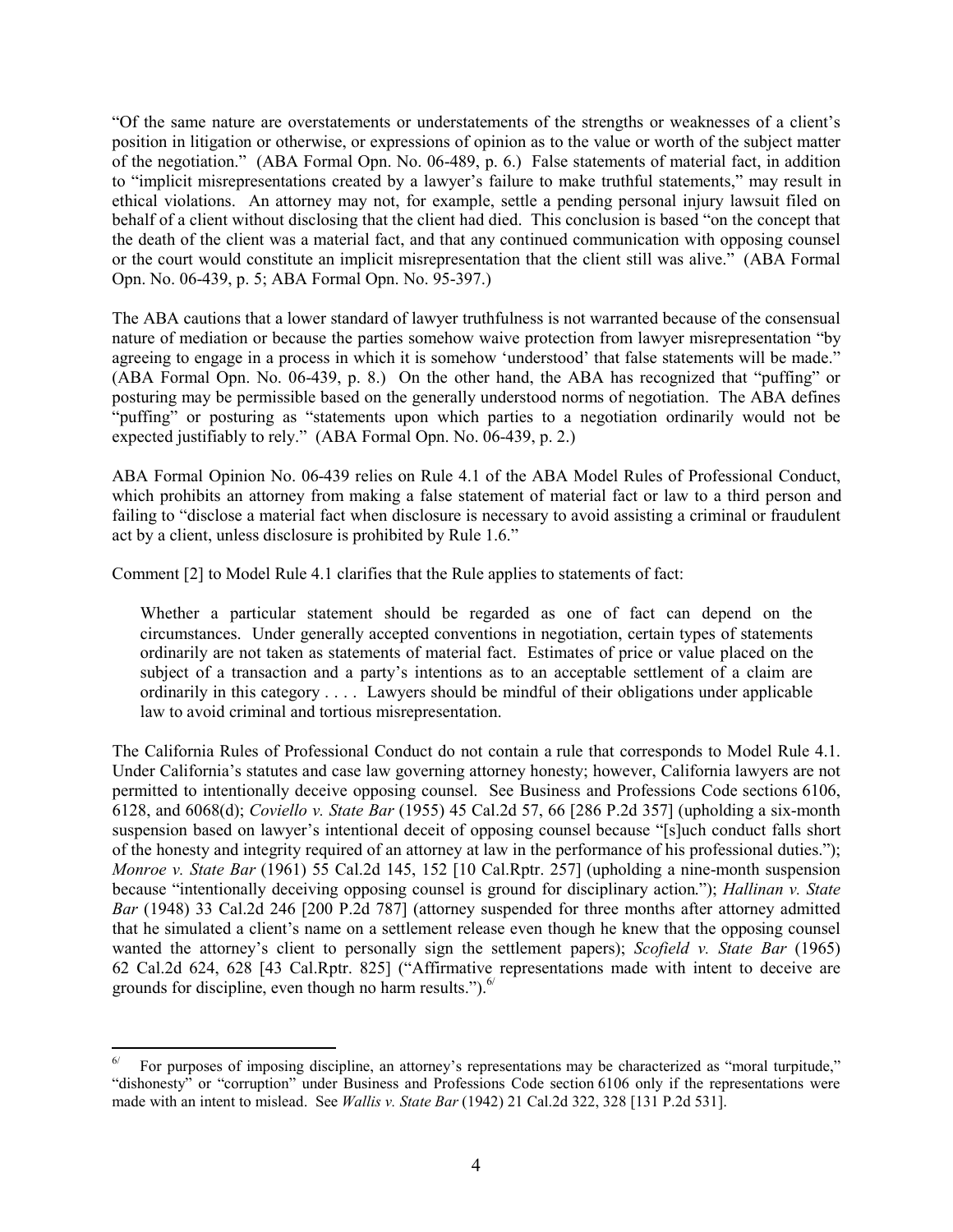Acts of moral turpitude, which are prohibited by Business and Professions Code section 6106, "include concealment as well as affirmative misrepresentations . . . . '"[N]o distinction can . . . be drawn among concealment, half-truth, and false statement of fact."'" *In the Matter of Loftus* (Review Dept. 2007) 5 Cal. State Bar Ct. Rptr. 80, 86, citations omitted, quoting *In the Matter of Dale* (Review Dept. 2005) 4 Cal. State Bar Ct. Rptr. 798, 808. In *Loftus*, an attorney who obtained a recorded statement from a putative defendant by creating the false impression that she was not an adverse party and the conversation was not being recorded was disciplined for violating Business and Professions Code section 6106. In *Dale*, an attorney was found culpable of moral turpitude for making misleading statements in order to induce an unrepresented party to sign a declaration confessing to arson.

"A member of the bar should not under any circumstances attempt to deceive another. [Citations.] 'An attorney's practice of deceit involves moral turpitude.'" *Segretti v. State Bar* (1976) 15 Cal.3d 878, 888 [126 Cal.Rptr. 793], quoting *Cutler v. State Bar* (1969) 71 Cal.2d 241, 252 – 53 [78 Cal.Rptr. 172].

In addition, various California courts have found attorneys liable in tort for making, during the course of theirrepresentation of a client, false statements of material fact to third parties.<sup>7/</sup> In *Vega v. Jones, Day, Reavis & Pogue* (2004) 121 Cal.App.4th 282, 291 [17 Cal.Rptr.3d 26], for example, that court held: "a lawyer communicating on behalf of a client with a nonclient may not knowingly make a false statement of material fact to the nonclient [citation], and may be liable to a nonclient for fraudulent statements made during business negotiations." That court also stated: "A fraud claim against a lawyer is no different from a fraud claim against anyone else." *Id.*; see also *Goodman v. Kennedy* (1976) 18 Cal.3d 335, 346 [134 Cal.Rptr. 375]; *Cicone v. URS Corp.* (1986) 183 Cal.App.3d 194, 202 [227 Cal.Rptr. 887] ("the case law is clear that a duty is owed by an attorney not to defraud another, even if that other is an attorney negotiating at arm's length"); see also California State Bar Formal Opn. No. 2013-189, fn 11 and 12.

When considering what types of statements may give rise to civil liability under a variety of legal theories, such as false advertising or fraud, California courts consider the type of statement and whether the statement is likely to induce reliance. A statement of opinion is not actionable, nor is a statement of "puffery." A statement of puffery is one that is "extremely unlikely" to induce reliance. "'Ultimately, the difference between a statement of fact and mere puffery rests in the specificity or generality of the claim.'" *Demetriades v. Yelp, Inc.* (2014) 228 Cal.App.4th 294, 311 [175 Cal.Rptr.3d 131], *reh'g denied* (Aug. 20, 2014), *review denied* (Nov. 12, 2014) (quoting *Newcal Industries, Inc. v. Ikon Office Solution* (9th Cir. 2008) 513 F.3d 1038, 1053). A statement that is quantifiable, specific or absolute will generally be actionable, whereas a statement that is general or subjective will not. *Id*.

The standards for determining whether there is civil liability for fraud are different than those for determining an attorney's ethical obligations of honesty. However, the factors considered in civil cases to determine whether a statement is one of verifiable fact are instructive in determining whether an attorney's statements may fairly be characterized as deceitful, not "consistent with truth," collusive or dishonest in violation of an attorney's ethical duties.

In our scenario, the attorneys make two types of representations worthy of discussion here: (1) statements that constitute impermissible misrepresentations of material fact upon which the opposing party is

<span id="page-4-0"></span><sup>&</sup>lt;sup>7/</sup> The intentional tort of fraud has various elements that go beyond making a false statement of material fact. Whether or not all of the elements of fraud exist; however, is a separate inquiry. Even if not satisfying all of the elements of the intentional tort, an attorney may violate ethical rules by making a false statement of fact to the opposing party in settlement negotiations because such statements could constitute deceit, employment of means not "consistent with truth" and dishonest conduct, all of which are ethically prohibited by Business and Professions Code sections 6106, 6128, and 6068(d).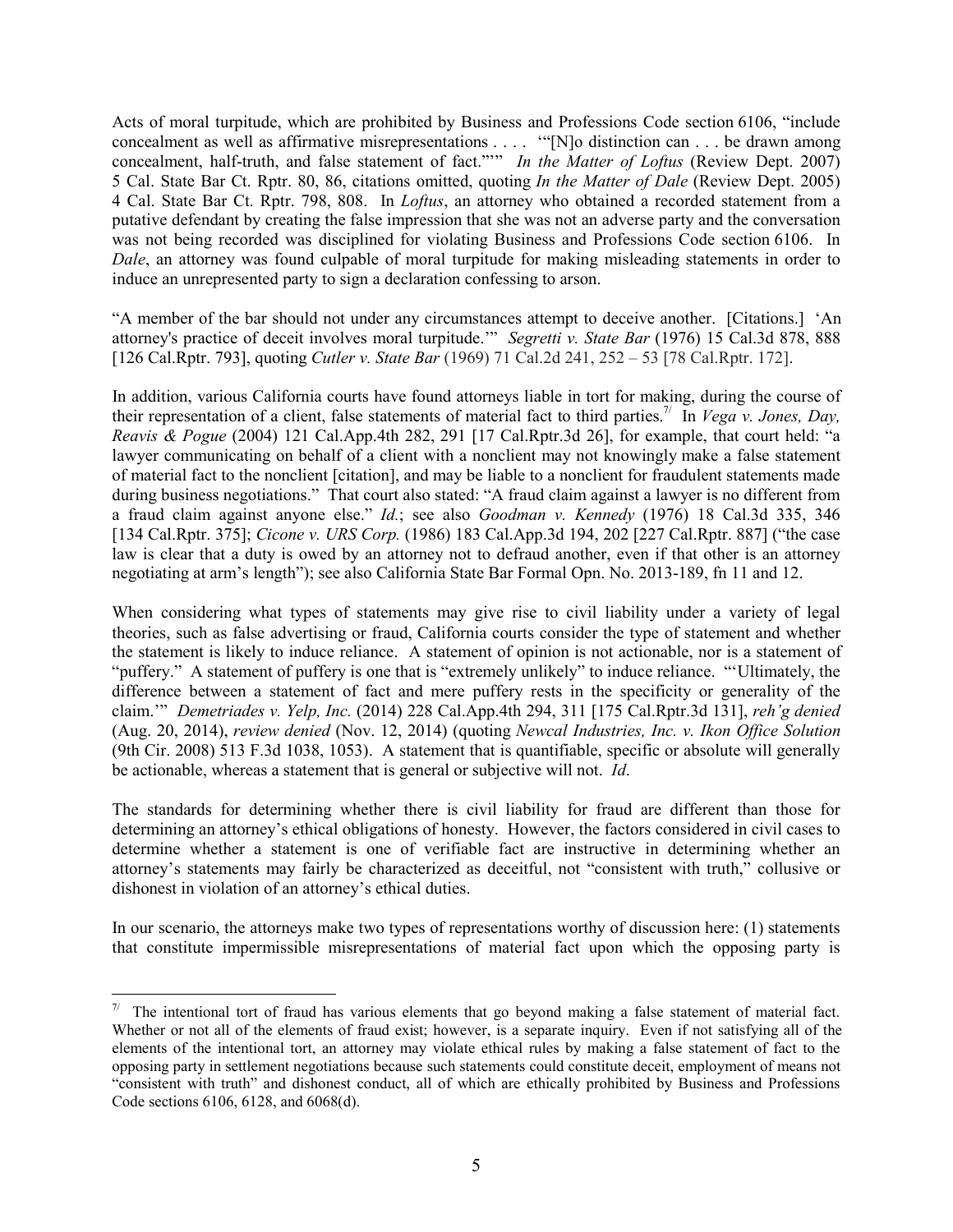intended to rely; and (2) statements that constitute acceptable exaggeration, posturing or "puffing" in negotiations.

### **Specific Examples**

We will consider the examples set forth in the hypotheticals:

### **Example Number 1: Attorney's misrepresentations about the existence of a favorable eyewitness and the substance of his expected testimony.**

Attorney's misrepresentations about the existence of a favorable eyewitness and the substance of the testimony the attorney purportedly expects the witness to give are improper false statements of fact, intended to mislead Defendant and his lawyer. Attorney is making representations regarding the existence of favorable evidence for the purpose of having the Defendant rely on them. The attorney has no factual basis for the statements made. Further, Attorney's misrepresentation is not an expression of opinion, but a material representation that "a reasonable [person] would attach importance to . . . in determining his choice of action in the transaction in question . . ." (*Charpentier v. Los Angeles Rams* (1999) 75 Cal.App.4th 301, 313 [89 Cal.Rptr.2d 115], quoting the Restatement of Torts).

Thus, Attorney's misrepresentations regarding the existence of a favorable eyewitness constitute improper false statements and are not ethically permissible. This is consistent with Business and Professions Code section 6128(a), *supra*, and Business and Professions Code section 6106, *supra*, which make any act involving deceit, moral turpitude, dishonesty or corruption a cause for disbarment or suspension.

### **Example Number 2: Attorney's inaccurate representations to the settlement officer which Attorney intended be conveyed to Defendant and Defendant's lawyer regarding Plaintiff's wage loss claim.**

Attorney's statement that Plaintiff was earning \$75,000 per year, when Plaintiff was actually earning \$50,000, is an intentional misstatement of a fact. Attorney is not expressing his opinion, but rather is stating a fact that is likely to be material to the negotiations, and upon which he knows the other side may rely, particularly in the context of these settlement discussions, which are taking place prior to discovery. As with Example Number 1, above, Attorney's statement constitutes an improper false statement and is not permissible.

### **Example Number 3: Attorney's inaccurate representation regarding Client's "bottom line" settlement number.**

Statements regarding a party's negotiating goals or willingness to compromise, as well as statements that constitute mere posturing or "puffery," are among those that are not considered verifiable statements of fact. A party negotiating at arm's length should realistically expect that an adversary will not reveal its true negotiating goals or willingness to compromise.

Here, Attorney's statement of what the client will need to settle the matter is allowable "puffery" rather than a misrepresentation of fact. Attorney has not committed an ethical violation by overstating Client's "bottom line" settlement number.

### **Example Number 4: Defendant's lawyer's representation that Defendant's insurance policy is for \$50,000 although it is really \$500,000.**

Defendant's lawyer's inaccurate representations regarding Defendant's policy limits is an intentional misrepresentation of fact intended to mislead Plaintiff and her lawyer. See *Shafer v. Berger, Kahn,*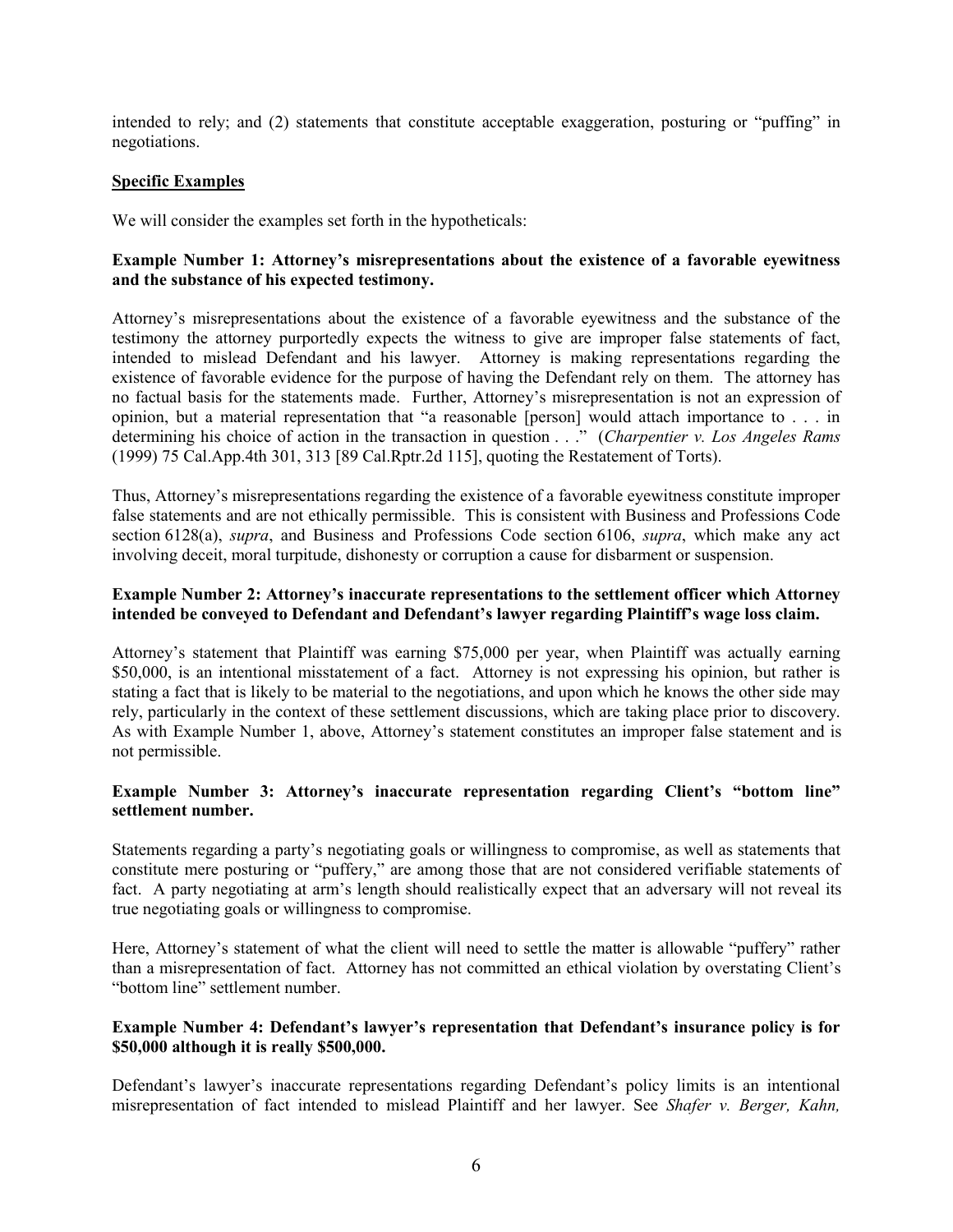*Shafton, Moss, Figler, Simon & Gladstone* (2003) 107 Cal.App.4th 54, 76 [131 Cal.Rptr.2d 777] (plaintiffs "reasonably relied on the coverage representations made by counsel for an insurance company"). As with Example Number 1, above, Defendant's lawyer's intentional misrepresentation about the available policy limits is improper.

### **Example Number 5: Defendant's lawyer's representation that Defendant will file for bankruptcy if there is not a defense verdict.**

Whether Defendant's lawyer's representations regarding Defendant's plans to file for bankruptcy in the event that Defendant does not win a defense verdict constitute a permissible negotiating tactic will hinge on the specific representations made and the facts known. Here, Defendant's lawyer knows that Defendant does not intend to file for bankruptcy and that Defendant consulted with bankruptcy counsel before the mediation and was informed that Defendant is not legally eligible to file for bankruptcy. A statement by Defendant's lawyer that expresses or implies that Defendant's financial condition is such that he is in fact eligible to file for bankruptcy is therefore a false representation of fact. The conclusion may be different; however, if Defendant's lawyer does not know whether or not his client intends to file for bankruptcy or whether his client is legally eligible to obtain a discharge.

### **Example Number 6: Client's instruction to attorney to conceal material facts from Defendant and Defendant's lawyer prior to the follow-up settlement conference.**

This example raises two issues: the failure to disclose the new employment, and client's instruction to Attorney to not disclose the information. First, as to the underlying fact of employment itself, assuming that Plaintiff would not be entitled to lost future earnings if Plaintiff found a new job, including in the list of Plaintiff's damages a separate component for lost future earnings is an implicit misrepresentation that Plaintiff has not yet found a job. This is particularly true because the Plaintiff agreed to show documentation of her job search efforts to establish her mitigation efforts, but did not include any documentation showing that she had, in fact, been hired. Listing such damages, then, constitutes an impermissible misrepresentation. See, e.g., *Scofield v. State Bar* (1965) 62 Cal.2d 624, 629 [43 Cal.Rptr. 825] (attorney who combined special damages resulting from two different auto accidents in separate claims against each defendant, disciplined for making affirmative misrepresentations with the intent to deceive); *Pickering v. State Bar* (1944) 24 Cal.2d 141, 144 [148 P.2d 1] (attorney who alleged claim for loss of consortium knowing that plaintiff was not married and that her significant other was out of town during the relevant time period violated Business and Professions Code section 6068(d)).

Second, Attorney was specifically instructed by Plaintiff, his client, not to make the disclosure. That instruction, conveyed by a client to his attorney, is a confidential communication that Attorney is obligated to protect under rule 3-100 and Business and Professions Code section 6068(e). While an attorney is generally required to follow his client's instructions, rule  $3-700(B)(2)$  requires withdrawal if an attorney's representation would result in a violation of the ethical rules, of which a false representation of fact or implicit misrepresentation of a material fact would be. When faced with Plaintiff's instruction, Attorney should first counsel his client against the misrepresentation and/or suppression. If the client refuses, Attorney must withdraw under rule 3-700(B)(2), as Attorney may neither make the disclosure absent client consent, nor may Attorney take part in the misrepresentation and/or suppression. (California State Bar Formal Opn. No. 2013-189;<sup>[8/](#page-6-0)</sup> see also Los Angeles County Bar Association Opn. No. 520).

<span id="page-6-0"></span> $8/$ California State Bar Formal Opn. No. 2013-189 contains a full discussion regarding an attorney's ethical obligations when a client instructs his or her attorney to conceal material facts from the opposing party and/or opposing counsel. As addressed more fully in that opinion, an attorney should first counsel his or her client regarding the client's request and, if the client refuses to reconsider, the attorney may be obligated to withdraw his or her representation, pursuant to rule 3-700(B)(2).